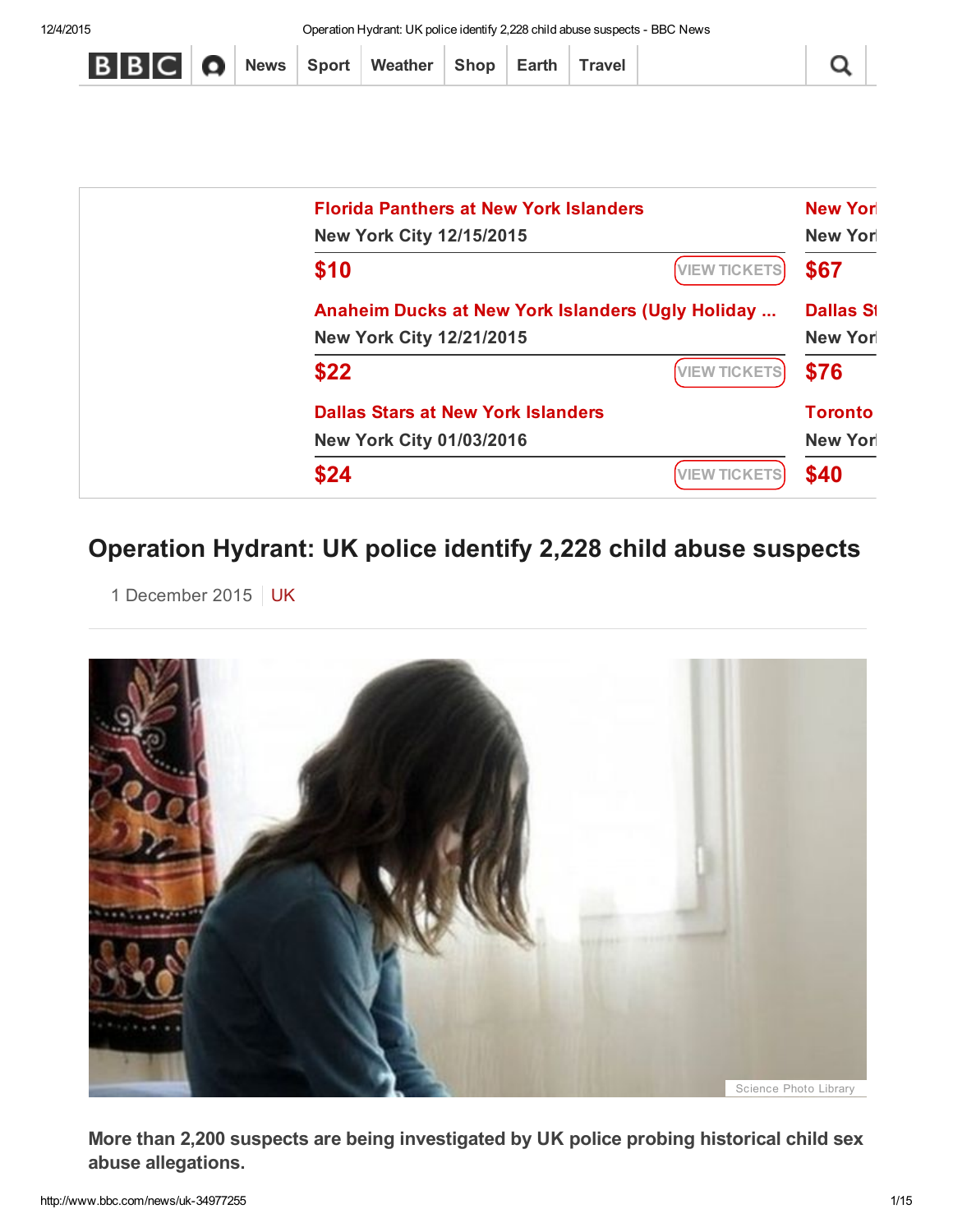Figures from Operation Hydrant - which was set up by the [National](http://www.npcc.police.uk/Home.aspx) Police Chiefs' Council show the total has risen by [almost](http://www.bbc.co.uk/news/uk-32812449) 800 since May.

It includes 302 people of "public prominence", including 99 politicians and 147 from television, film or radio.

Some 761 different institutions are now on the Hydrant database, including 288 schools and 204 children's homes.

Operation Hydrant was set up last summer to oversee the investigation of allegations of "nonrecent" child sex abuse within institutions or by people of public prominence.

It does not conduct any investigations itself, but gathers information from other inquiries carried out by police forces in England, Wales, Scotland and Northern Ireland.

Of the 2,228 suspects currently under investigation:

- Some 286 are now dead, while 554 are classified as unknown or unidentified
- **Among those of public prominence, 39 come from the music industry and 17 from the world** of sport
- A total of 1,217 are alleged offenders who operated within institutions, including 86 religious institutions, 39 medical establishments and 25 prisons or young offenders institutes
- **Diamage 1** Other institutions named include 22 sports venues, 10 community institutions, such as youth clubs, and 81 other institutions, such as guest houses
- A further six institutions are classified as unknown

Last week, a national Operation Hydrant conference took place, bringing together police and other experts to develop new guidance for police forces investing historical abuse.

Speaking at the conference, Ch Con Simon Bailey, national policing lead for Hydrant, said: "It is important that victims continue to have the confidence to come forward and report child sexual abuse.

"However, while there has been much public focus on those investigations falling under the remit of Operation Hydrant, it is important to remember that the majority of victims are abused by family members or friends.

"By the time police are involved, it is too late, and a child has become a victim. There is therefore an important role to be played by wider society, not just by the police, in spotting the signs and achieving early interventions to prevent child sexual abuse before it happens."

# Share this story About [sharing](http://www.bbc.co.uk/help/web/sharing.shtml)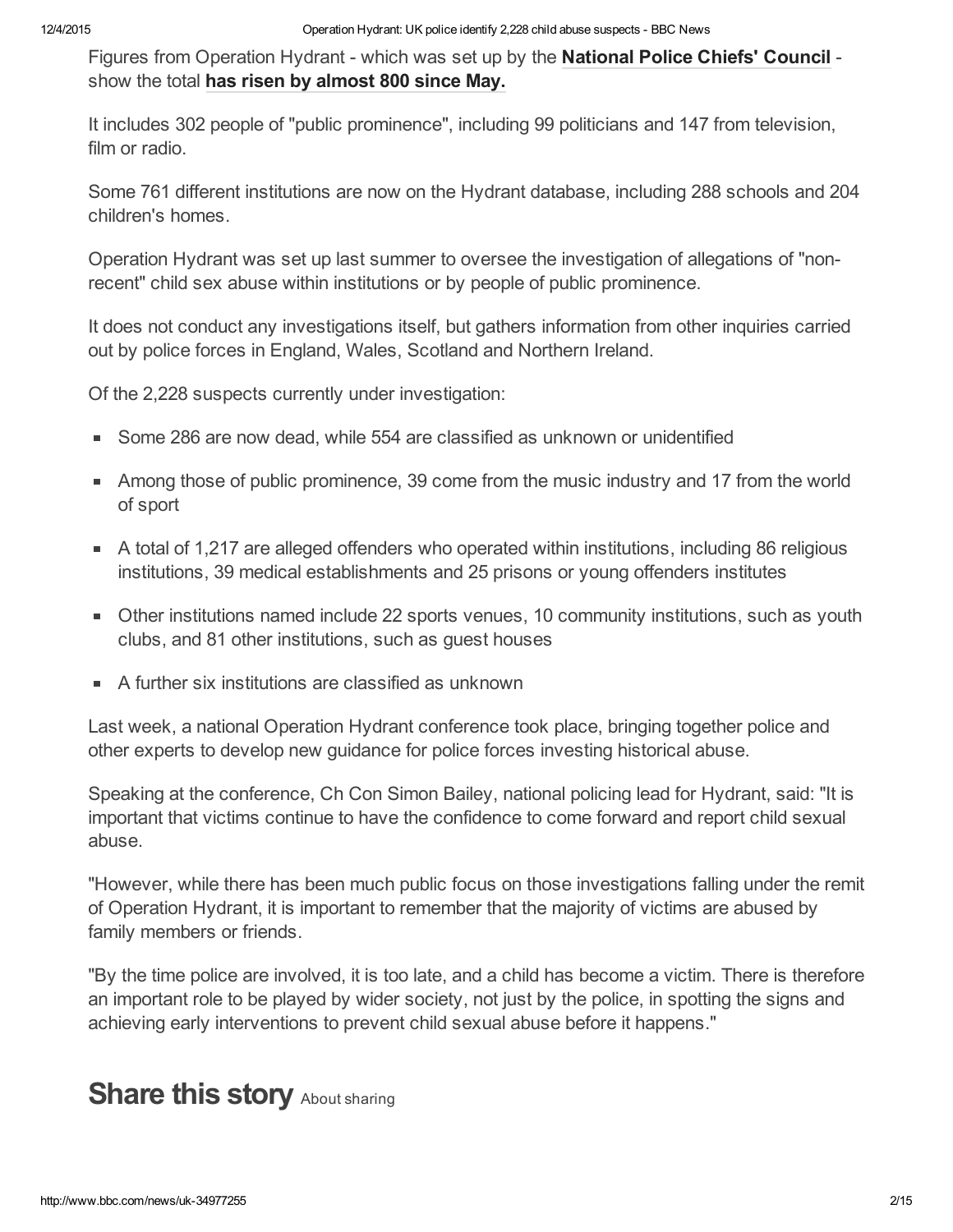# More on this story

#### 1,400 child abuse suspects [identified](http://www.bbc.com/news/uk-32812449)

20 May 2015

#### New police group to [examine](http://www.bbc.com/news/uk-28658067) child sex abuse probe links

5 August 2014

#### Jimmy Savile abuse reports: At-a-glance

26 February 2015

#### [UK](http://www.bbc.com/news/uk)



# **BREAKING NEWS**

Cult leader guilty of sex [assaults](http://www.bbc.com/news/uk-england-london-35007848)

3 minutes ago | [London](http://www.bbc.com/news/england/london)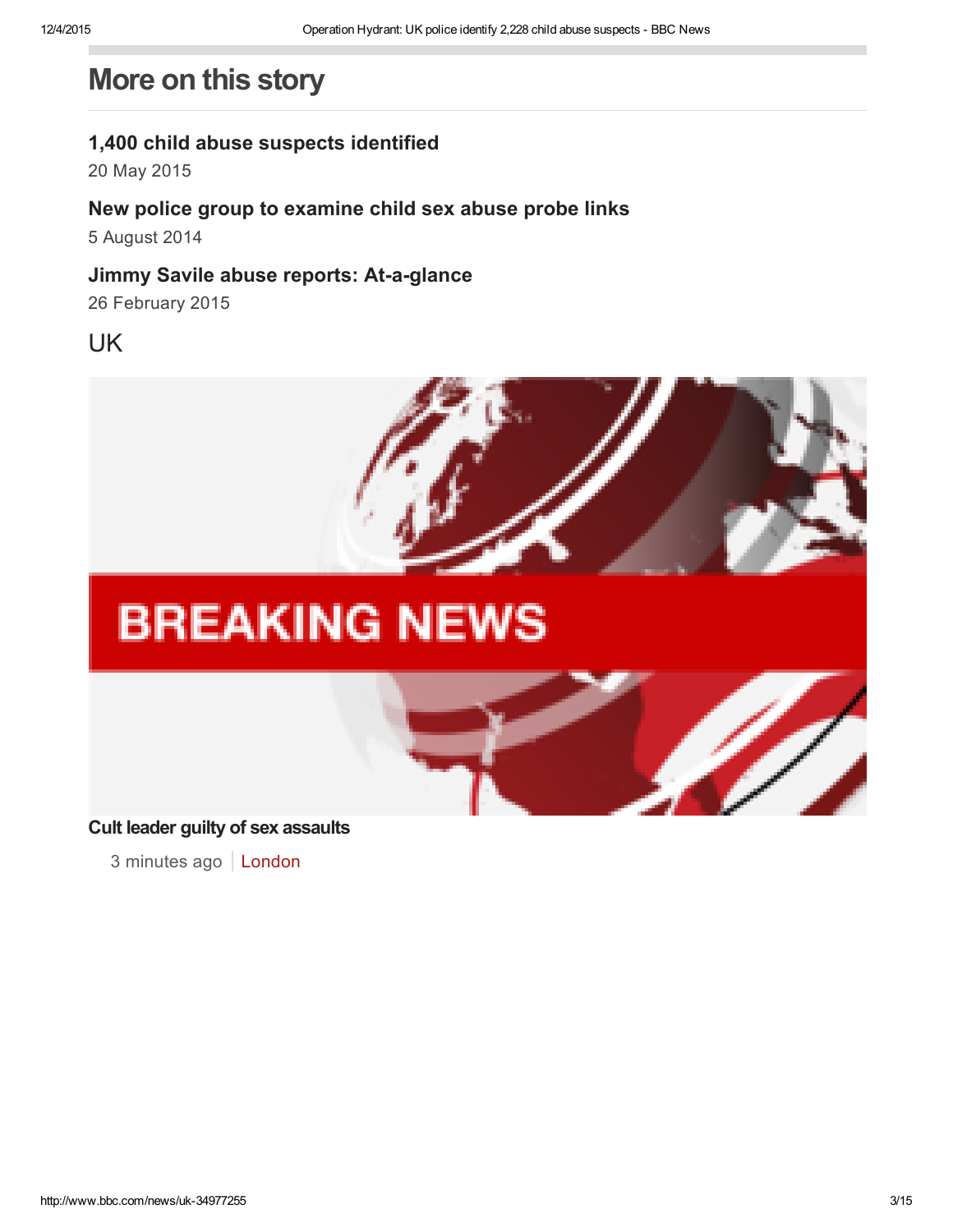12/4/2015 Operation Hydrant: UK police identify 2,228 child abuse suspects BBC News



### Corbyn: Poll win shows Labour [strength](http://www.bbc.com/news/uk-politics-35003152)

1 hour ago | UK [Politics](http://www.bbc.com/news/politics) 929



#### Forth [bridge](http://www.bbc.com/news/uk-scotland-35001277) to be shut until new year

1 hour ago | [Edinburgh,](http://www.bbc.com/news/scotland/edinburgh_east_and_fife) Fife & East Scotland

# More Videos from the BBC

Recommended by Outbrain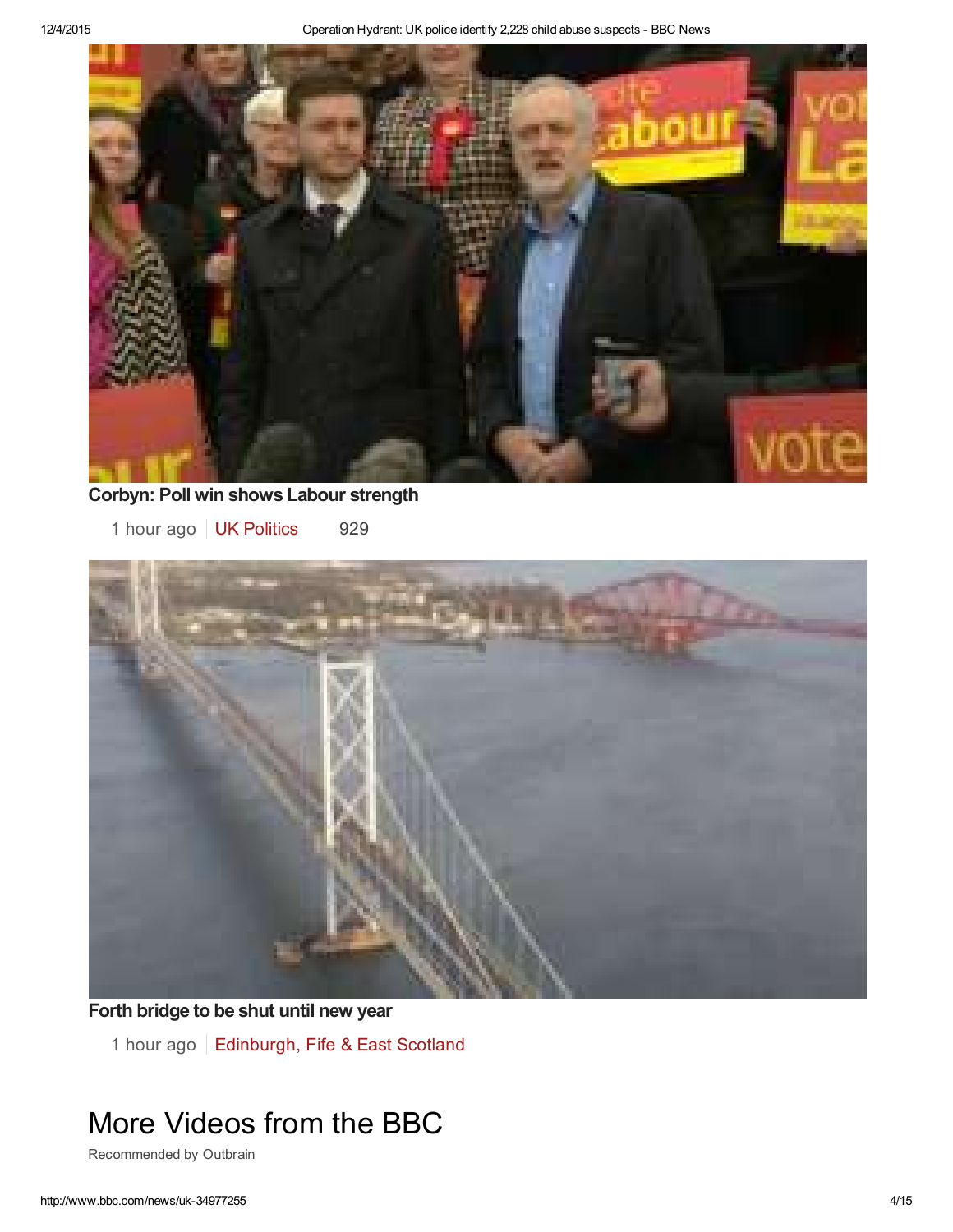12/4/2015 Operation Hydrant: UK police identify 2,228 child abuse suspects BBC News



US yacht owner's expensive mistake



Actress Daisy Ridley calls Star Wars role 'terrifying'



Metro passengers intervene as woman suffers racial abuse



100 WOMEN 2015 Sania Mirza: 'No one has the right to ask me what…



Canada's Miss World contender barred from China flight



Cardiff college head revealed as PhD fake

# Elsewhere on BBC

Recommended by Outbrain



BBC News

Muslim woman 'held for 13 hours' at Heathrow Airport



BBC Culture

The Man in the High Castle: What if the Nazis had won?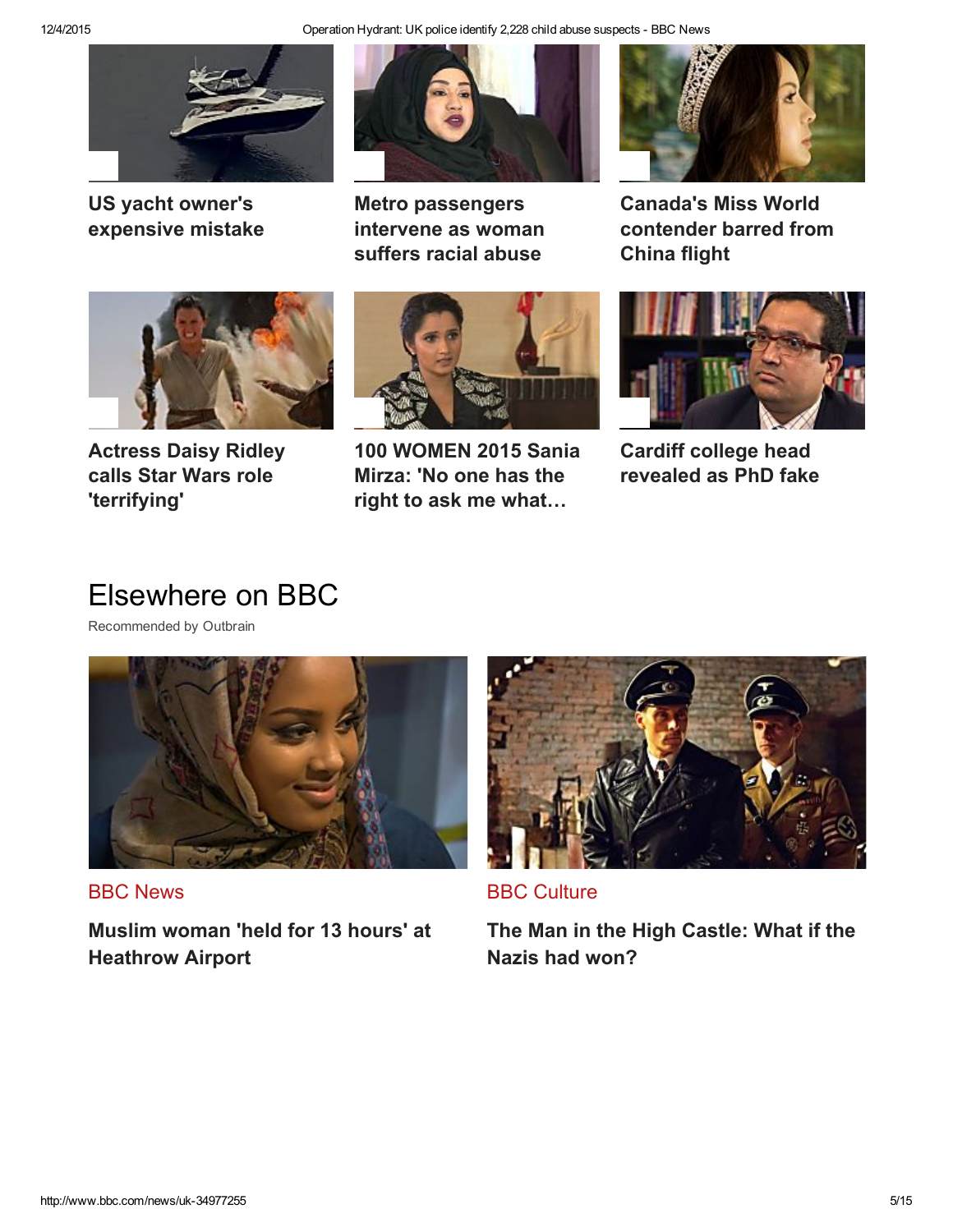12/4/2015 Operation Hydrant: UK police identify 2,228 child abuse suspects BBC News



BBC News

Porn star loses column over rape accusation



BBC Culture

What's it like to work in a skyscraper?



BBC News

'Decaying bodies' found in wooden boats off Japan coast



BBC Travel

One of the most bizarre rituals of the ancient world

### Top Stories

#### 'Carnage' at California shooting scene

One of the first police officers to respond to Wednesday's deadly shooting at a California social services centre describes scenes of ["unspeakable"](http://www.bbc.com/news/world-us-canada-35002741) carnage.

4 minutes ago

#### [Germany](http://www.bbc.com/news/world-europe-35002733) backs Syria anti-IS mission

1 hour ago

#### Rock star [Weiland](http://www.bbc.com/news/entertainment-arts-35003719) found dead on tour

2 hours ago

ADVERTISEMENT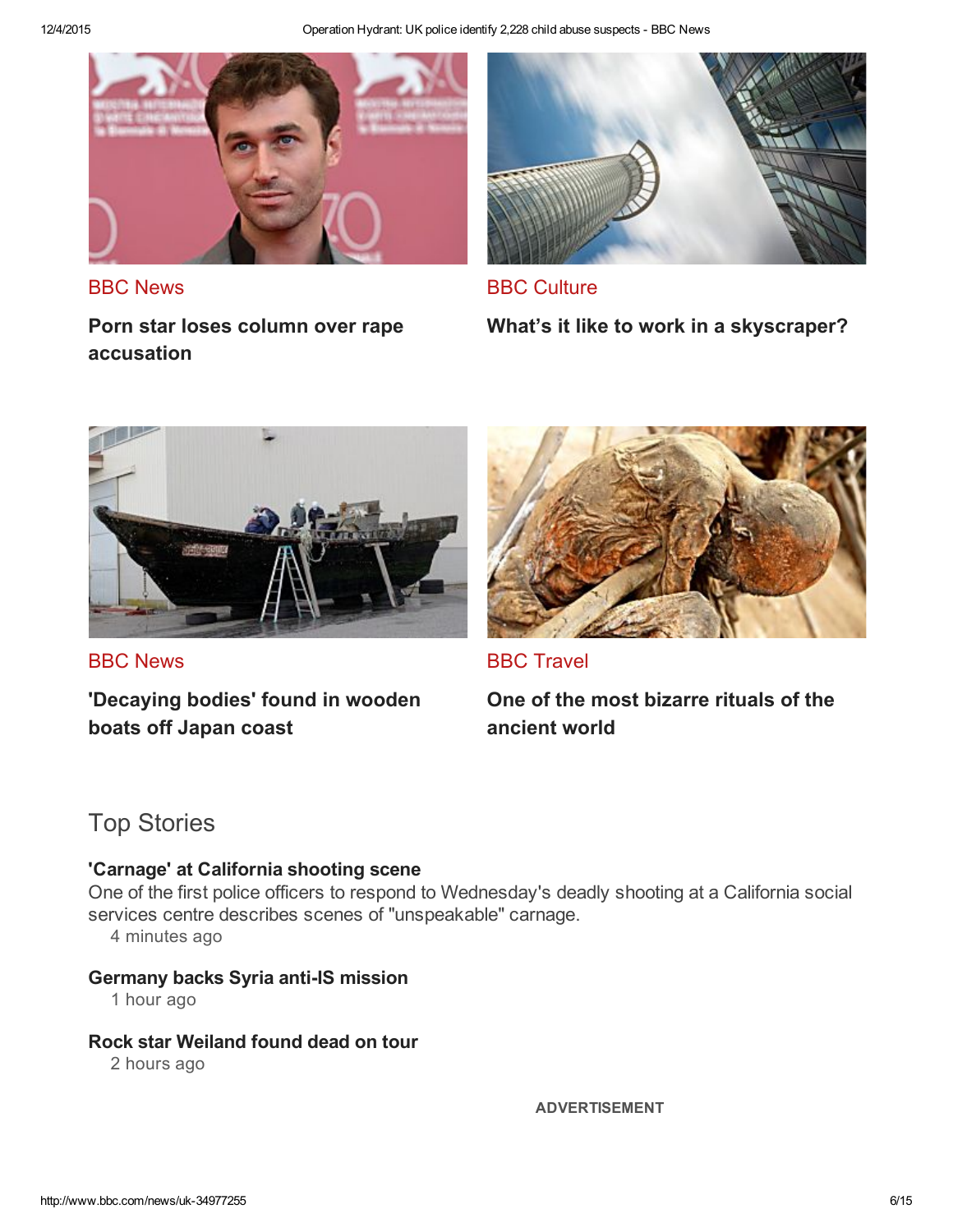

# SOAR WITH US



Features & Analysis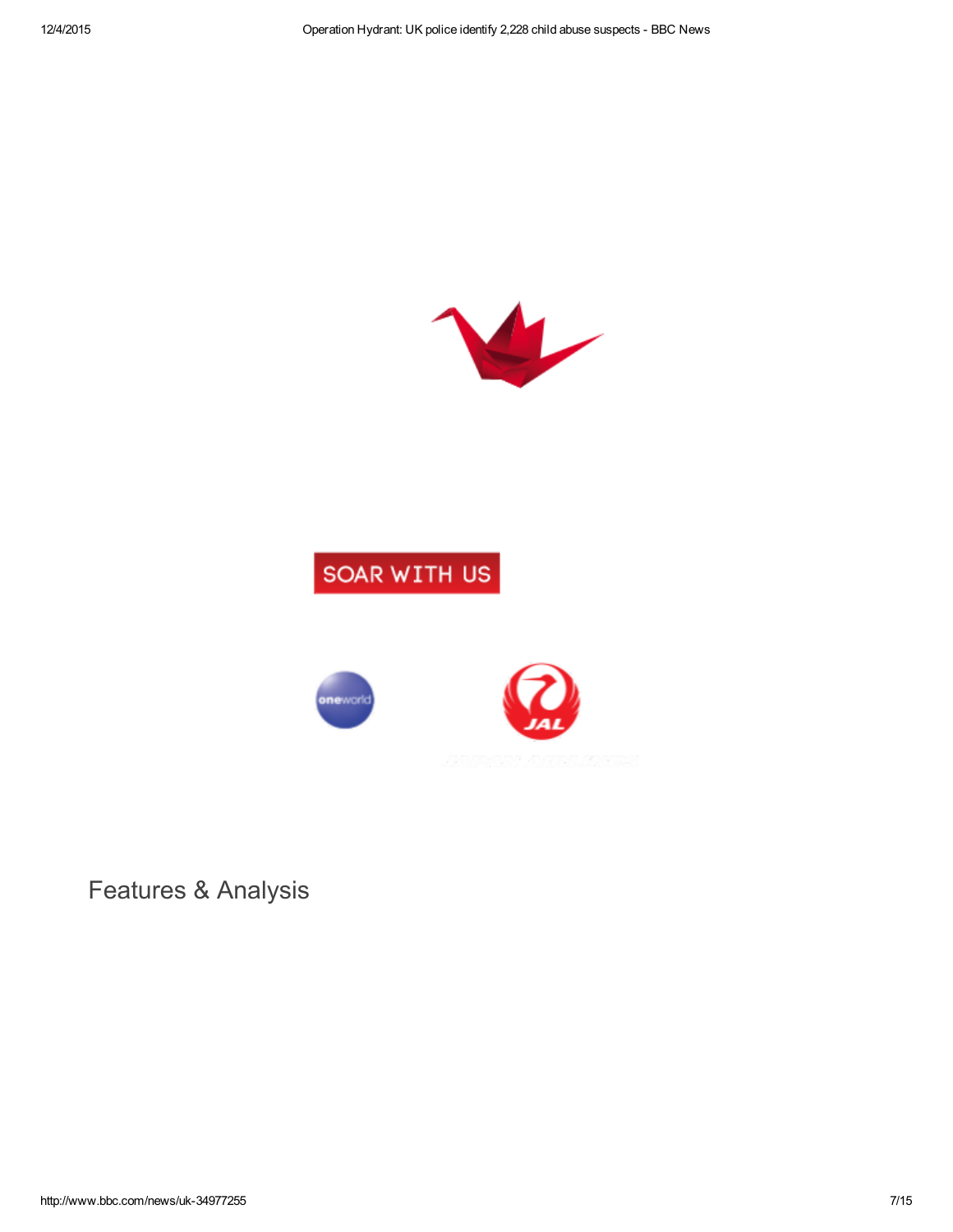

#### Big in spirit How the Jews of Myanmar make their [Hanukkah](http://www.bbc.com/news/magazine-34966494) happy



#### F rated Can a new film rating beat sexism in [Hollywood?](http://www.bbc.com/news/entertainment-arts-34982615)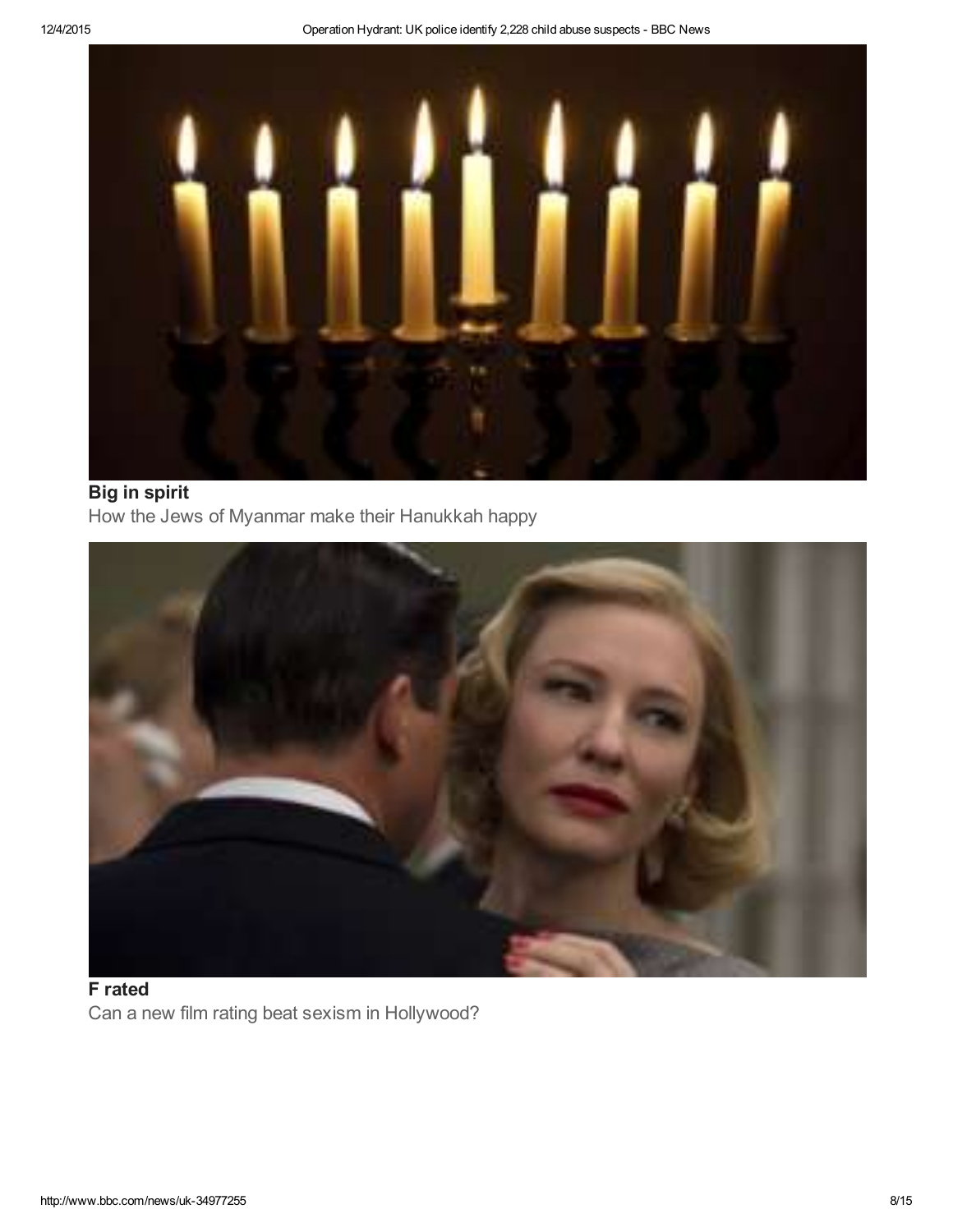

#### Chicago 'cover up' The [whistleblower](http://www.bbc.com/news/magazine-34977807) that brought down a city's top cop



'Only Chinese on campus' Are [thousands](http://www.bbc.com/news/world-africa-35001032) of Chinese migrants integrating in Africa?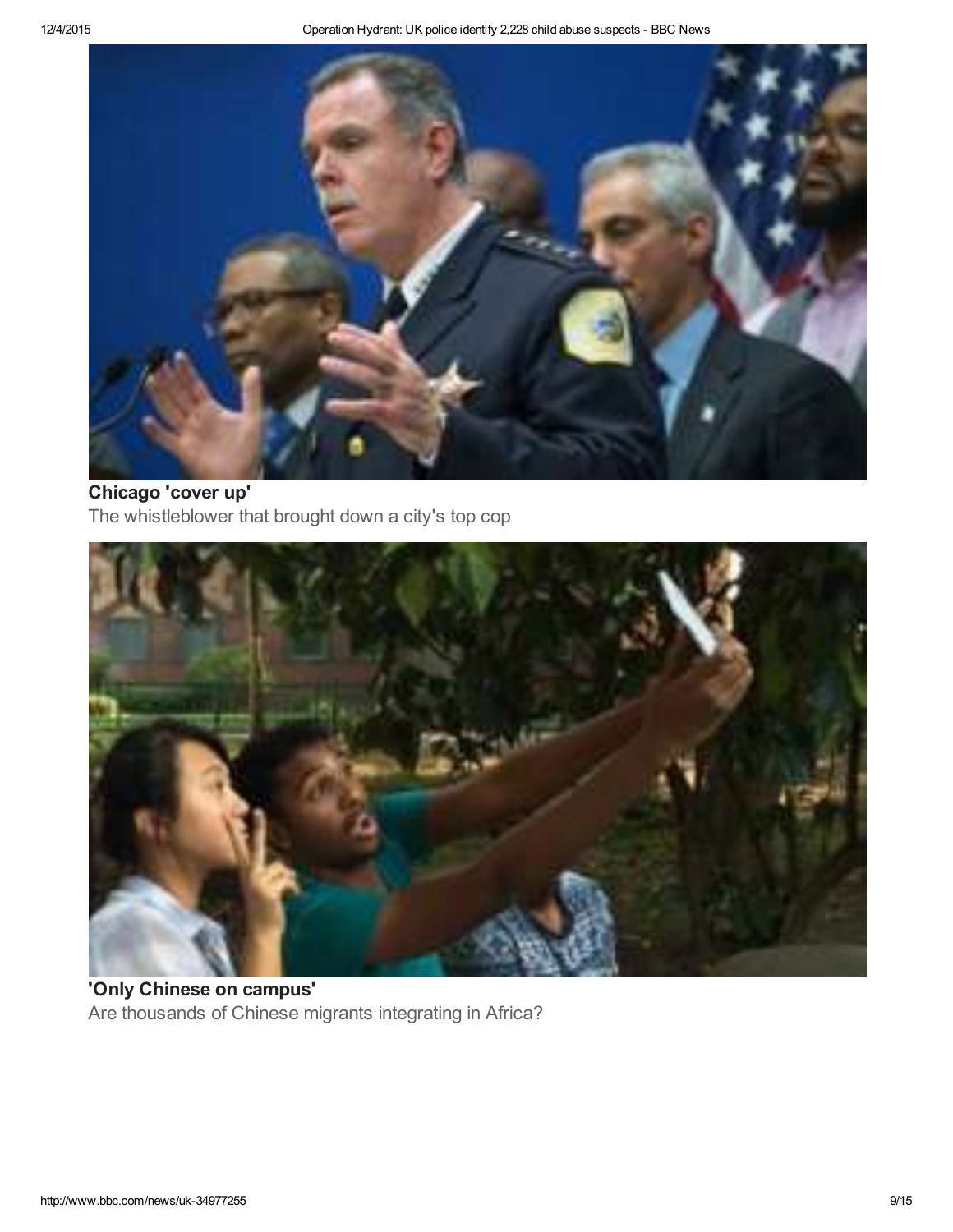

#### 'Ghost ships' Why are boats full of bodies [washing](http://www.bbc.com/news/world-asia-34981195) up in Japan?



7 days quiz Why are the Duchess of Cambridge's neighbours [complaining?](http://www.bbc.com/news/magazine-34996025)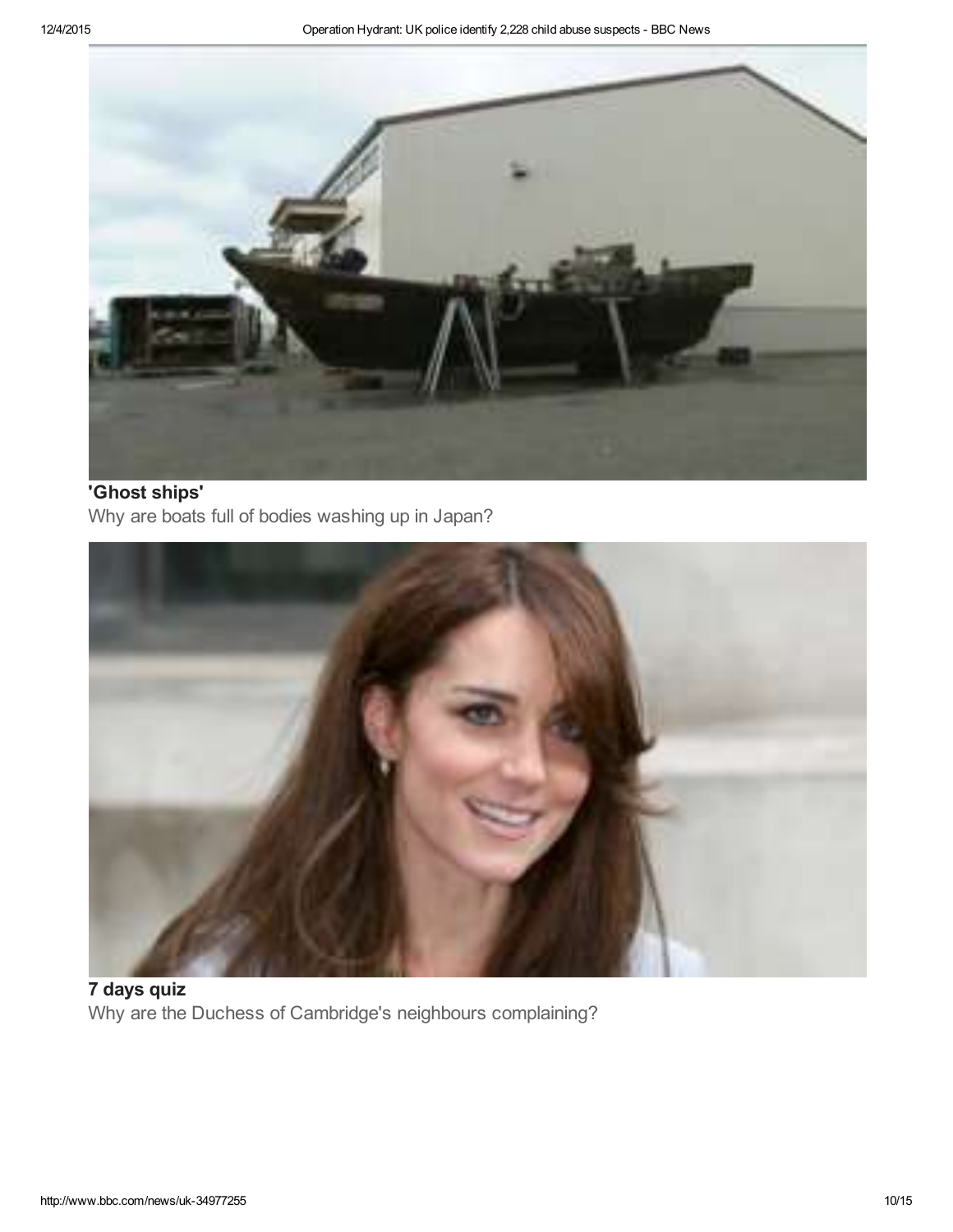['Unnatural](http://www.bbc.com/news/world-asia-india-34992004) disaster'

How human folly has contributed to the Chennai deluge

#### [Bottling](http://www.bbc.com/news/business-34974644) the sun

How energy storage could save the planet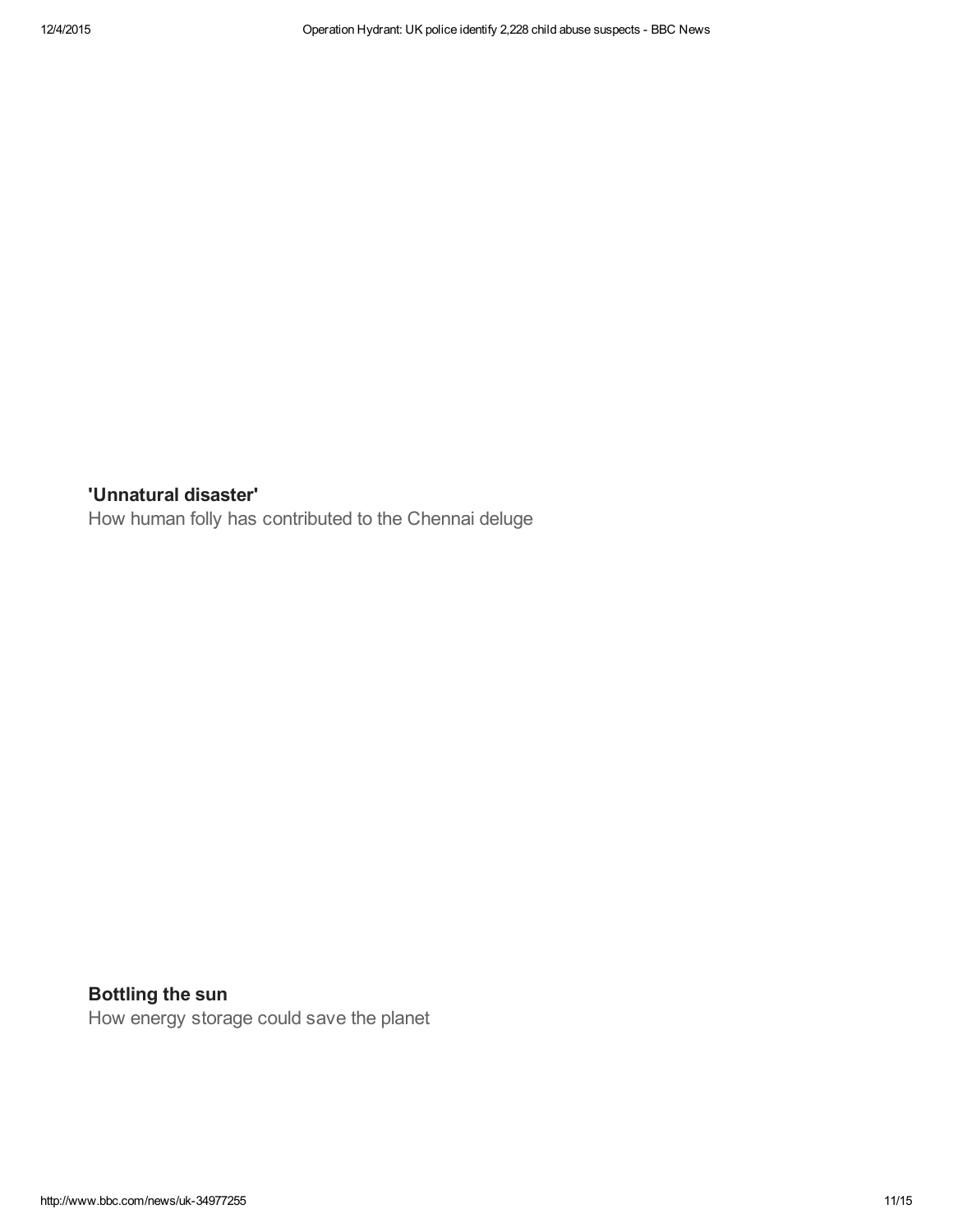Menstrual mission How a yoga teacher became a sanitary pad [missionary](http://www.bbc.com/news/magazine-34925238)



Most Popular Read Watched Rock star [Weiland](http://www.bbc.com/news/entertainment-arts-35003719) found dead on tour The 'North Korea ghost boats' [washing](http://www.bbc.com/news/world-asia-34981195) up on Japan 'Carnage' at [California](http://www.bbc.com/news/world-us-canada-35002741) shooting scene Cairo [restaurant](http://www.bbc.com/news/world-middle-east-35003967) attack kills 16 [Germany](http://www.bbc.com/news/world-europe-35002733) backs Syria anti-IS mission 'Horrific' croc [cannibal](http://www.bbc.com/news/world-australia-34991815) caught on film IS 'in Thailand to target [Russians'](http://www.bbc.com/news/35003912) Can F rating beat [Hollywood](http://www.bbc.com/news/entertainment-arts-34982615) sexism?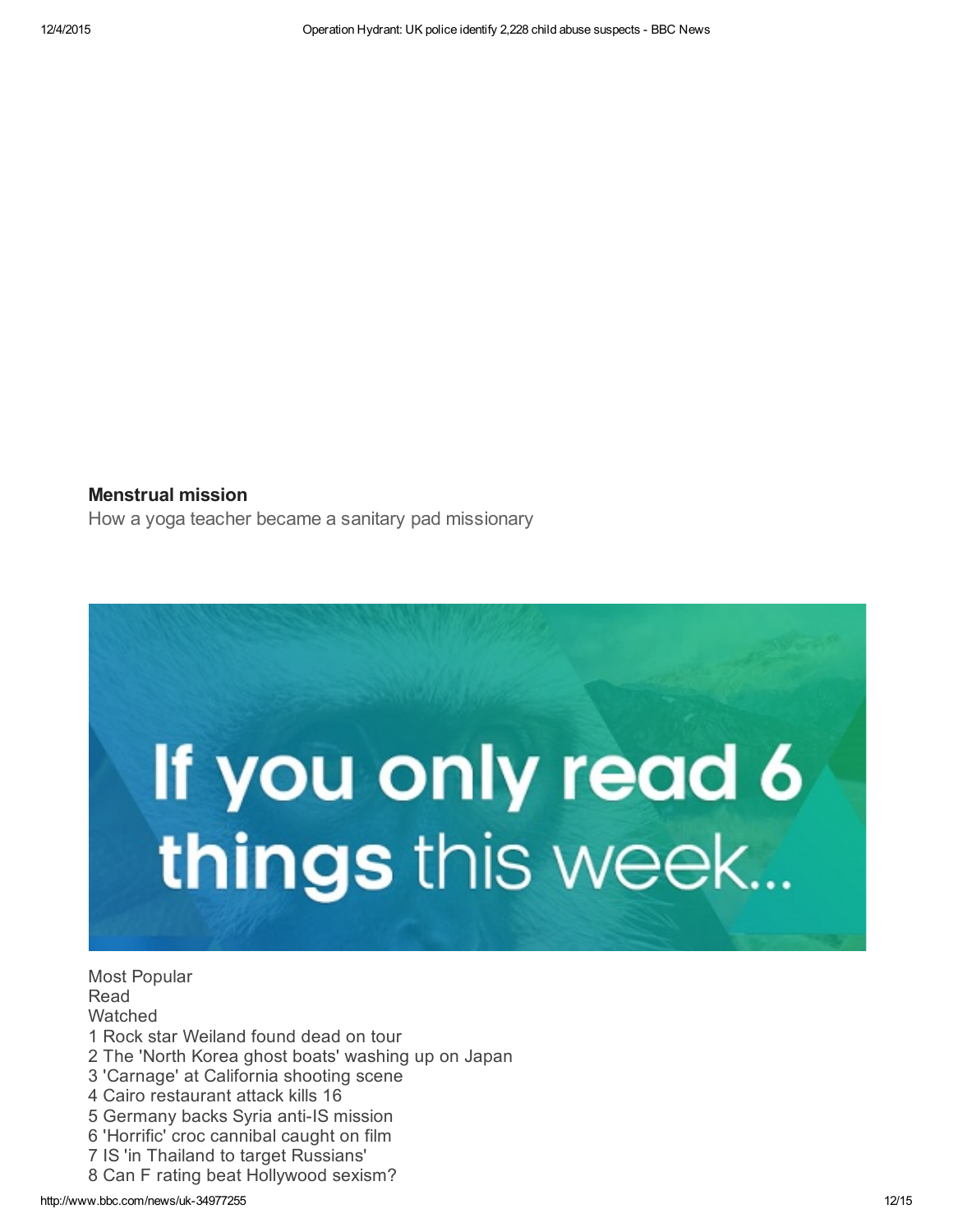- 9 Quiz of the [week's](http://www.bbc.com/news/magazine-34996025) news
- 10 Saudi [executions](http://www.bbc.com/news/world-middle-east-34982154) in steep rise
- 1 Secret video shows life in IS [stronghold](http://www.bbc.com/news/world-middle-east-35002291)
- 2 Yacht owner's [expensive](http://www.bbc.com/news/world-us-canada-34971749) mistake
- 3 The young [Chinese](http://www.bbc.com/news/world-africa-35001985) at home in Africa
- 4 Speed [warning](http://www.bbc.com/news/uk-england-merseyside-34986092) issued after fatal crash
- 5 One-minute World News
- 6 Amina Sboui on her [topless](http://www.bbc.com/news/magazine-34942881) photo
- 7 Air strikes 'good for the [country'](http://www.bbc.com/news/uk-politics-34992856) PM
- 8 We are beautiful too, say women from immigrant [backgrounds](http://www.bbc.com/news/magazine-34201583) Last updated 10 September 2015
- 9 Sexting [teacher](http://www.bbc.com/news/uk-34947080) 'asked me to send naked pics'
- 10 Mega train delivers [Australian](http://www.bbc.com/news/world-australia-34971953) record

#### ADVERTISEMENT

GET A

# Samsung Galaxy Note5

NO OVERAGES NO ANNUAL SERVICE CONTRACT

#### **GET IT NOW O**

Details >

WE'LL PAY SHIPPING



# From Around the Web

Promoted content by Outbrain



Ever look yourself up? This new site is addicting. If you… Instant Checkmate



First officer at shooting saw 'unspeakable' carnage Washington Post Video



Top Secret Intel Reveals The Most Feared Aircraft In… Viral Implosion



Cellphone footage captures police shootout with San… Washington Post Video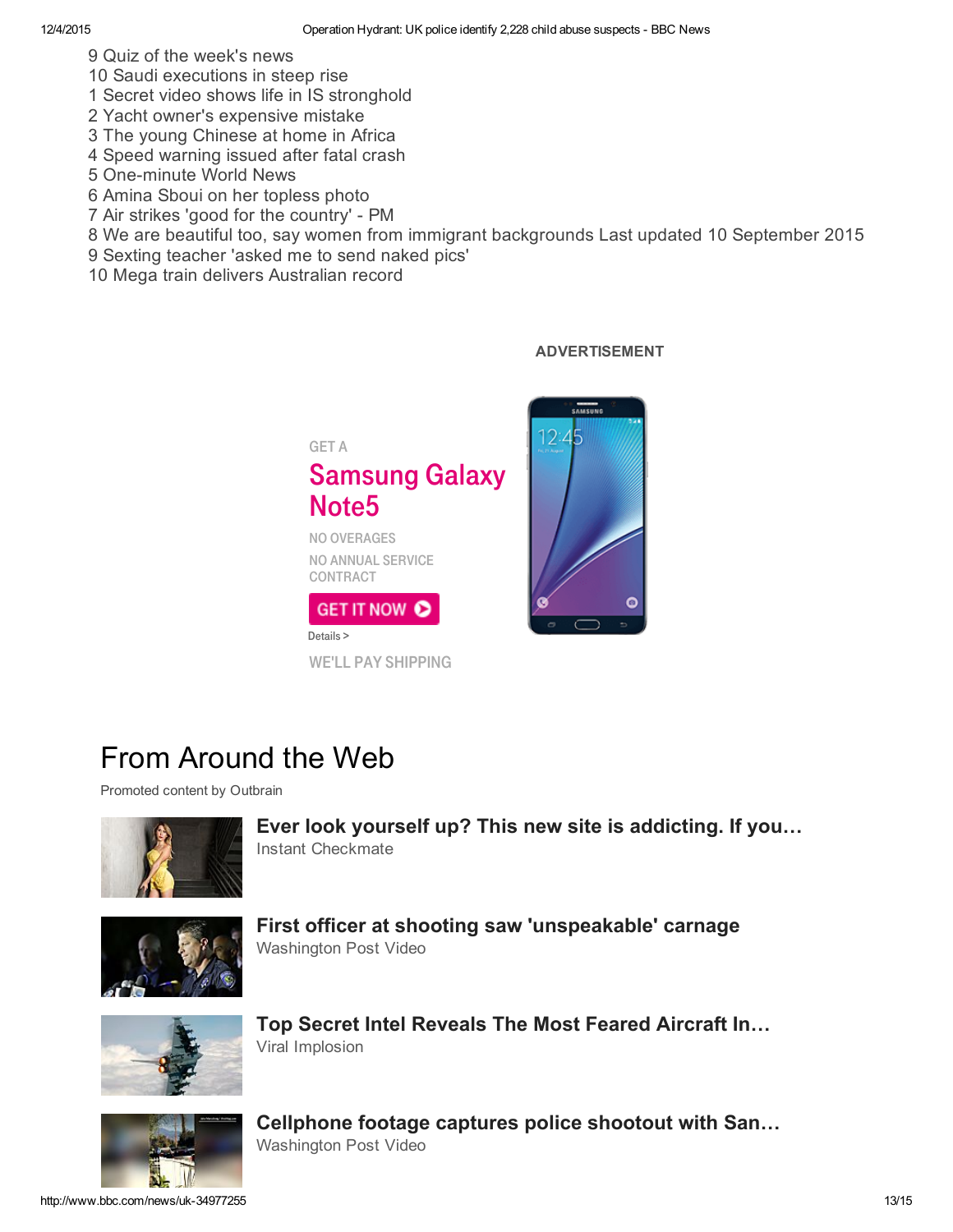

 $\mathbb{Z}$ 

#### What Two Lions Did Left These Tourists Speechless

Animal Mozo

U.S. Presidents Ranked from First to Worst InsideGov

### Ads by [Google](http://www.bbc.co.uk/bbc.com/faq/ads_by_google.shtml)

#### Let's Ace Law [School](http://www.googleadservices.com/pagead/aclk?sa=L&ai=CVSS-4YxhVpvgNI2mhATgwLuIDJrDrowIgu7QwM0CrgIQASDnhfQSKANgycapi8Ck2A-gAZaV1toDyAEBqAMBqgR3T9D9GosapKkkh1DDxXP4XQbSppaYOAyzcN3mi-izj3pu2P0D3F8witlXLSgER3l-JGUJT85j5ti-gqUDPa0q1CmOfQpqV9xQxN_1KaGs0tqy26OhWoWdV6TQj_NJrjaixdfiud5r1A2cIHSaOcbcpCGMojPa8zqIBgGAB9LqqSWoB6a-G9gHAQ&num=1&cid=5GjLgCcrV2b_joUnvO1XtsoK&sig=AOD64_1ph6Wpf2gfdwMjDCHdN2N646b9bw&client=ca-bbccom&adurl=https://www.quimbee.com/select-plan%3Futm_source%3Dadwords%26utm_medium%3Dcpc%26utm_term%3Dkeyword%26utm_campaign%3Dcampaign%2520name)

Join the 10,000+ Law Students who Study for Success with Quimbee. [www.quimbee.com](http://www.googleadservices.com/pagead/aclk?sa=L&ai=CVSS-4YxhVpvgNI2mhATgwLuIDJrDrowIgu7QwM0CrgIQASDnhfQSKANgycapi8Ck2A-gAZaV1toDyAEBqAMBqgR3T9D9GosapKkkh1DDxXP4XQbSppaYOAyzcN3mi-izj3pu2P0D3F8witlXLSgER3l-JGUJT85j5ti-gqUDPa0q1CmOfQpqV9xQxN_1KaGs0tqy26OhWoWdV6TQj_NJrjaixdfiud5r1A2cIHSaOcbcpCGMojPa8zqIBgGAB9LqqSWoB6a-G9gHAQ&num=1&cid=5GjLgCcrV2b_joUnvO1XtsoK&sig=AOD64_1ph6Wpf2gfdwMjDCHdN2N646b9bw&client=ca-bbccom&adurl=https://www.quimbee.com/select-plan%3Futm_source%3Dadwords%26utm_medium%3Dcpc%26utm_term%3Dkeyword%26utm_campaign%3Dcampaign%2520name)

#### Daily [Routine](http://www.googleadservices.com/pagead/aclk?sa=L&ai=CosL-4YxhVpvgNI2mhATgwLuIDNuL6_gHq-Xiy60C_JKlk2MQAiDnhfQSKANgycapi8Ck2A-gAY2N-ccDyAEBqAMBqgR6T9DtF70ap6kkh1DDxXP4XQbSppaYOAyzcN3mi-izj3pu2P0D3F8witlXLSgER3l-JGUJT85j5ti-gqUDPdUp1GmOeQJqnIC2GcNP6k1HRh5fMGAMsW428E0mKPK8rXJXxqMTOu-aVwwpK3wvMs4poSFsoonpVLRw-sKIBgGAB9vyhjioB6a-G9gHAdgTCA&num=2&cid=5GjLgCcrV2b_joUnvO1XtsoK&sig=AOD64_2I5HGIIMz9r5vFaPeNpY9CAtMA8w&client=ca-bbccom&adurl=http://www.instaflex.com/report/advanced/articles.php%3Futm_source%3DDisplay%26utm_medium%3Dcpc%26utm_term%3D%257Bkeyword%257D%26utm_content%3DBranded%2520Search%26utm_campaign%3DAdWords) for Knees

Doctors reveal the secret to better knees & joints - Do this daily! [www.instaflex.com/advanced](http://www.googleadservices.com/pagead/aclk?sa=L&ai=CosL-4YxhVpvgNI2mhATgwLuIDNuL6_gHq-Xiy60C_JKlk2MQAiDnhfQSKANgycapi8Ck2A-gAY2N-ccDyAEBqAMBqgR6T9DtF70ap6kkh1DDxXP4XQbSppaYOAyzcN3mi-izj3pu2P0D3F8witlXLSgER3l-JGUJT85j5ti-gqUDPdUp1GmOeQJqnIC2GcNP6k1HRh5fMGAMsW428E0mKPK8rXJXxqMTOu-aVwwpK3wvMs4poSFsoonpVLRw-sKIBgGAB9vyhjioB6a-G9gHAdgTCA&num=2&cid=5GjLgCcrV2b_joUnvO1XtsoK&sig=AOD64_2I5HGIIMz9r5vFaPeNpY9CAtMA8w&client=ca-bbccom&adurl=http://www.instaflex.com/report/advanced/articles.php%3Futm_source%3DDisplay%26utm_medium%3Dcpc%26utm_term%3D%257Bkeyword%257D%26utm_content%3DBranded%2520Search%26utm_campaign%3DAdWords)

#### Free [Presentation](http://www.googleadservices.com/pagead/aclk?sa=L&ai=Ctckc4YxhVpvgNI2mhATgwLuIDLGyvq8HkdnyhpQC8bWxsKoEEAMg54X0EigDYMnGqYvApNgPoAGn6OPRA8gBAagDAaoEd0_QjVCiGqapJIdQw8Vz-F0G0qaWmDgMs3Dd5ovos496btj9A9xfMIrZVy0oBEd5fiRlCU_OY-bYvoKlAz2tKtQpjn0KamzDB6vf9SmhrNLastujoVqFnVek0I_zSa42osXX4rnea9QNnCB0mjnG3KQhjKJg4toyiAYBgAfBl5wuqAemvhvYBwHYEws&num=3&cid=5GjLgCcrV2b_joUnvO1XtsoK&sig=AOD64_3YQBuV8JmHNkqwMAskn6hqvPA5Gw&client=ca-bbccom&adurl=https://www.emaze.com/lp/lp.php%3Faffid%3Dgoogle%26subid%3Dppc%26campid%3Drmk_login_no_pres_180%26url%3Dhttps://www.emaze.com/%2540ALWQCOCZ) Maker

Create Beautiful Presentations in Minutes. Get Your Free Month Today! [www.emaze.com](http://www.googleadservices.com/pagead/aclk?sa=L&ai=Ctckc4YxhVpvgNI2mhATgwLuIDLGyvq8HkdnyhpQC8bWxsKoEEAMg54X0EigDYMnGqYvApNgPoAGn6OPRA8gBAagDAaoEd0_QjVCiGqapJIdQw8Vz-F0G0qaWmDgMs3Dd5ovos496btj9A9xfMIrZVy0oBEd5fiRlCU_OY-bYvoKlAz2tKtQpjn0KamzDB6vf9SmhrNLastujoVqFnVek0I_zSa42osXX4rnea9QNnCB0mjnG3KQhjKJg4toyiAYBgAfBl5wuqAemvhvYBwHYEws&num=3&cid=5GjLgCcrV2b_joUnvO1XtsoK&sig=AOD64_3YQBuV8JmHNkqwMAskn6hqvPA5Gw&client=ca-bbccom&adurl=https://www.emaze.com/lp/lp.php%3Faffid%3Dgoogle%26subid%3Dppc%26campid%3Drmk_login_no_pres_180%26url%3Dhttps://www.emaze.com/%2540ALWQCOCZ)

BBC News Services

On your [mobile](http://www.bbc.co.uk/news/10628994)

On your [connected](http://www.bbc.co.uk/news/help-17655000) TV

Get news [alerts](http://www.bbc.co.uk/news/10628323)

[Contact](http://www.bbc.co.uk/news/20039682) BBC News

# Explore the BBC

[News](http://www.bbc.com/news/) and the sport of the sport of the [Sport](http://www.bbc.com/sport/) of Sport in the Sport of the Sport of the Sport of the Sport of the Sport of the Sport of the Sport of the Sport of the Sport of the Sport of the Sport of the Sport of the Sport [Weather](http://www.bbc.com/weather/) [Shop](http://shop.bbc.com/) Shop [Earth](http://www.bbc.com/earth/) **[Travel](http://www.bbc.com/travel/)** [Capital](http://www.bbc.com/capital/) [Culture](http://www.bbc.com/culture/) [Autos](http://www.bbc.com/autos/) **[Future](http://www.bbc.com/future/) III (1991)** Puture